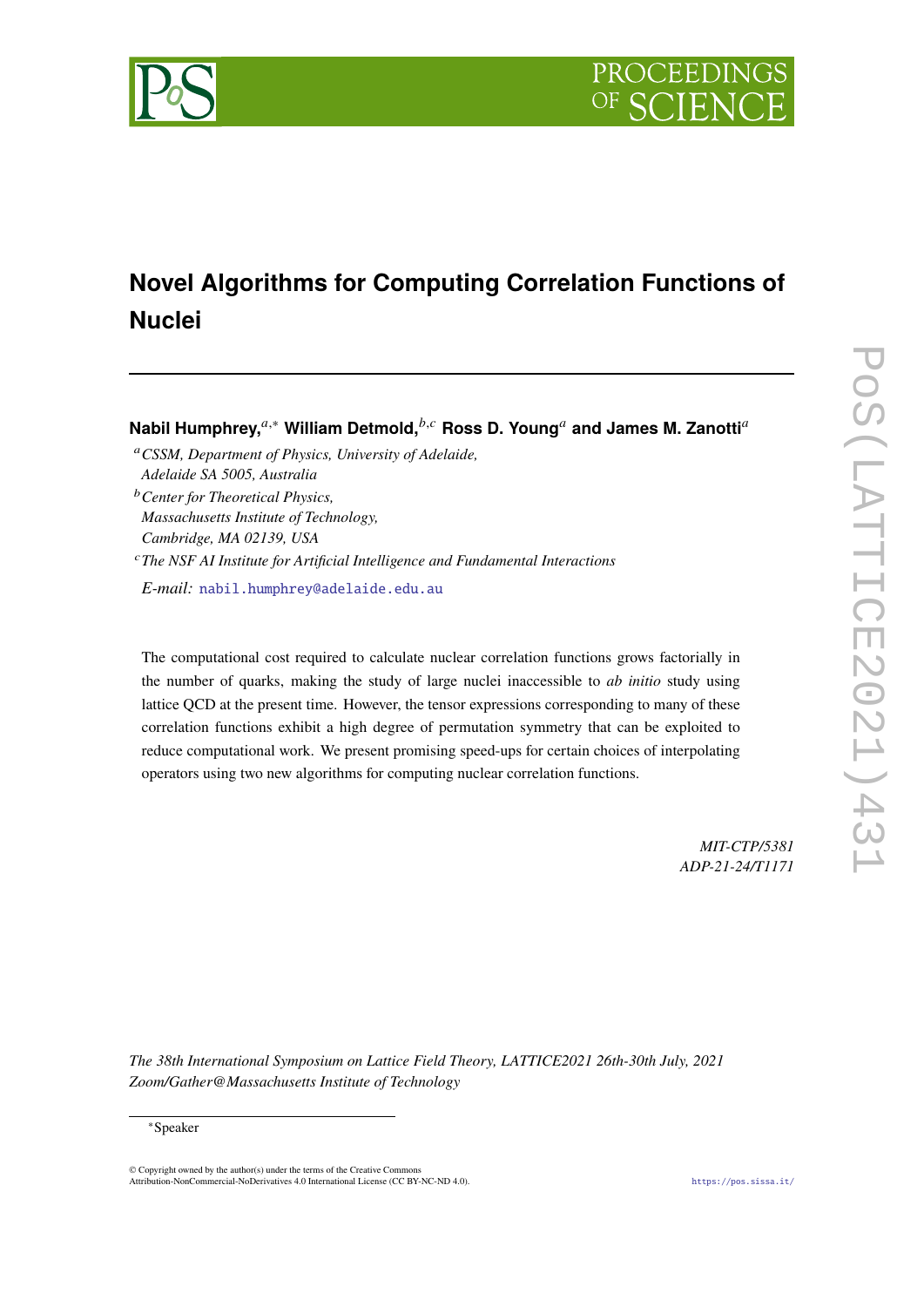# **1. Introduction**

This work will explore the use of lattice QCD in the *ab initio* study of the properties and interactions of multi-hadron systems directly from QCD. There are deep physical and numerical challenges in this regard, including a proliferation of possibilities for interpolating operators that couple to low energy states, factorial scaling of contraction complexity in general, signal-to-noise scaling  $[1-3]$  $[1-3]$ , and potentially dominating floating-point precision errors  $[4]$ . The focus of this work is the computational resource scaling associated with numerically evaluating correlation functions built from interpolating operators possessing the quantum numbers of a multi-hadron system. For a given set of quantum numbers, a two-point correlation function takes the form:

$$
C = \langle \mathcal{O}' \mathcal{O}^{\dagger} \rangle = \sum_{\substack{(\vec{a}, \vec{a}') \in I}} W^{a_1, \dots, a_{n_q}}_{a'_1, \dots, a'_{n_q}} \left\langle q(a_1) \dots q(a_{n_q}) \overline{q}(a'_1) \dots \overline{q}(a'_{n_q}) \right\rangle, \tag{1}
$$

where  $\vec{a} = (a_1, \ldots, a_{n_q})$  combine flavour  $f_i$ , colour indices  $c_i$ , spinor indices  $\alpha_i$ , and spacetime indices  $x_i$  of quark fields  $q(a_i) \equiv q_{\alpha_i}^{f_i, c_i}(x_i);$   $W_{\alpha'}^{a_1, \dots, a_{n_q}}$  $a'_1,..., a'_{nq}$  combines tensors in  $\odot$  which project onto the correct set of quantum numbers; and  $n_q = n_u + n_d$ , where  $n_u$  ( $n_d$ ) denotes the number of up (down) quark fields in operator  $\mathcal O$ . The set of values over which  $a_i, a'_i$  range, given by  $I = \{(\vec{a}, \vec{a}') \mid W_{\vec{a}'}^{\vec{a}} \neq 0\}$ , is referred to as the *index set* and its cardinality  $|I|$  is referred to as the *index size*. The number of floating-point operations required to directly evaluate  $C$  scales as the product of the index size  $|I|$  and the number of quark-level Wick contractions, which is given by  $n_u!n_d!$  in the case where  $\mathcal O$  contains only quark fields rather than their adjoints.

In order to construct nuclear correlation functions, we must first construct quark-level interpolating operators with the desired set of quantum numbers. A convenient approach for multi-baryon systems is to combine local baryon interpolating operators by tying together uncontracted spinor indices. We consider the following set of single baryon operators (examples of  $\mathcal{O}$ ):

<span id="page-1-0"></span>

| $p^{\alpha}(x) = \epsilon_{abc}(u_a^T(x)(C\gamma_5)d_b(x))u_c^{\alpha}(x)$                   | (proton)                    |
|----------------------------------------------------------------------------------------------|-----------------------------|
| $n^{\alpha}(x) = \epsilon_{abc} (d_a^T(x) (C\gamma_5) u_b(x)) d_c^{\alpha}(x)$               | (neutron)                   |
| $p_{+}^{\alpha}(x) = \epsilon_{abc} (u_a^T(x) (C\gamma_5 P_{\pm}) d_b(x)) u_c^{\alpha}(x)$   | (non-relativistic proton)   |
| $n_{\pm}^{\alpha}(x) = \epsilon_{abc} (d_a^T(x) (C\gamma_5 P_{\pm}) u_b(x)) d_c^{\alpha}(x)$ | (non-relativistic neutron), |

where  $P_{\pm} = \frac{1}{2}$  $\frac{1}{2}(1 \pm \gamma_4)$ . From single baryon operators, we may construct a selection of multi-baryon operators (examples of  $\mathcal{O}$ ):

$$
D_{I}(x) = n^{T}(x)(C\gamma_{5})p(x)
$$
 (Dinucleon I)  
\n
$$
D_{II}(x) = \frac{1}{\sqrt{2}} [n^{T}(x)(C\gamma_{5})p(x) - p^{T}(x)(C\gamma_{5})n(x)]
$$
 (Dinucleon II)  
\n
$$
{}^{3}He_{I}^{j}(x) = p_{-}^{T}(x)(C\gamma_{5})n_{+}(x)p_{+}^{j}(x)
$$
 (Helium-3 I)  
\n
$$
{}^{3}He_{II}^{j}(x) = \frac{1}{\sqrt{6}} [p_{-}^{T}(x)(C\gamma_{5})n_{+}(x)p_{+}^{j}(x) - p_{+}^{T}(x)(C\gamma_{5})n_{+}(x)p_{-}^{j}(x)
$$
  
\n
$$
+n_{+}^{T}(x)(C\gamma_{5})p_{+}(x)p_{-}^{j}(x) - n_{+}^{T}(x)(C\gamma_{5})p_{+}(x)p_{+}^{j}(x)
$$
  
\n
$$
+p_{+}^{T}(x)(C\gamma_{5})p_{-}(x)n_{+}^{j}(x) - p_{-}^{T}(x)(C\gamma_{5})p_{+}(x)n_{+}^{j}(x)
$$
 (Helium-3 II)

(note that  $D_{II}$  and  ${}^{3}He_{II}$  project spin and isospin quantum numbers while  $D_{I}$  and  ${}^{3}He_{I}$  do not).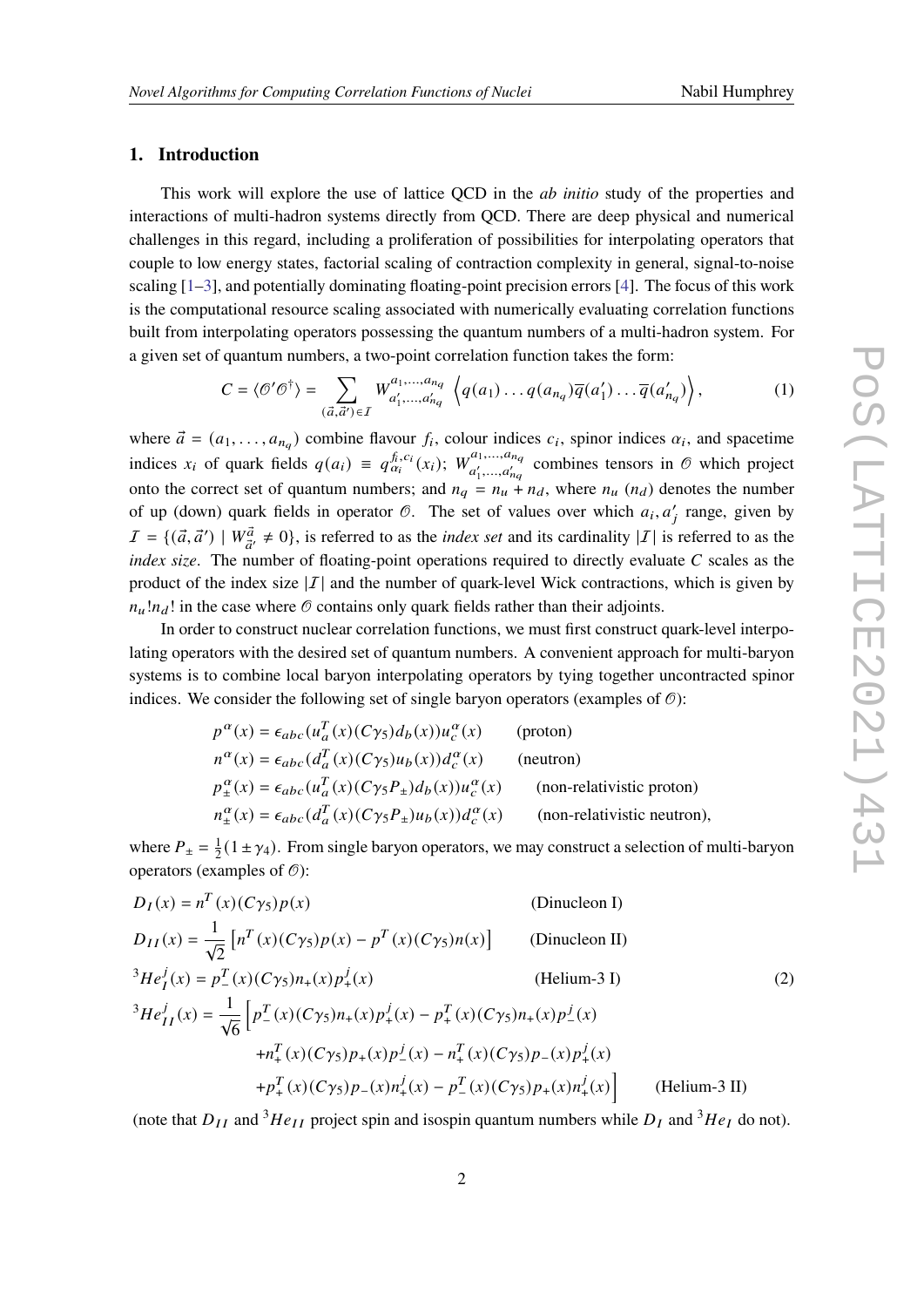The literature explores and evaluates a number of existing algorithms to reduce the numerical work associated with multi-hadron contractions. The formulation into *hadron blocks*, as described and evaluated in [§ 2,](#page-2-0) has been explored in Refs. [\[5](#page-9-3)[–8\]](#page-9-4) in the context of nuclei. The construction of *Index Lists*, as described in Ref. [\[6\]](#page-9-5), pre-computes the minimal subset of the index set of a numerically expensive tensor which has a non-vanishing contribution to the correlator. We construct and use Index Lists in our implementation of hadron blocks in  $\S 2$ . The matrix determinant formulation, as devised in Ref. [\[5\]](#page-9-3), re-casts the quark-level Wick contraction  $\left\langle q(a_1) \dots q(a_{n_q}) \overline{q}(a'_1) \dots \overline{q}(a'_n) \right\rangle$  $\overline{q}(a'_{n_q})$ as the determinant of a block matrix containing quark propagator elements  $S(a_i; a'_i) \equiv q(a_i) \overline{q(a'_i)}$ . When combined with LU factorisation [\[9\]](#page-10-0), the asymptotic scaling of the number of operations is reduced from  $O(n_u!n_d!)$  to  $O(n_u^3n_d^3)$ . The index size scaling, which for light nuclei is the dominant scaling factor, is left unchanged.

# <span id="page-2-0"></span>**2. Hadron Blocks**

The formulation of multi-hadron correlation function contractions in terms of single hadron building blocks has been explored in Refs. [\[5](#page-9-3)[–8\]](#page-9-4). A hadron block is a tensor,  $f_{\vec{n}}^h$  $\vec{p}^{h}(x',\vec{\xi})$ , constructed from the constituent quarks of a hadron h with colour and spinor indices bundled into  $\vec{\xi}$ , created at a fixed source spacetime location x' and annihilated as a (momentum-projected to  $\vec{p}$  and colourcontracted) hadron at the sink. In the case of a single proton block,  $f_{\vec{n}}^P$  $\vec{p}^P(x', \vec{\xi})$ , we can compute the necessary Wick contractions using explicit colour and spinor indices for both the hadron block  $(\vec{\xi} = (a', \beta', b', \gamma', c', \alpha', \alpha))$  and the quark propagator  $\left( S_{\alpha \alpha'}^{f, cc'}(x, x') \equiv q_{\alpha}^{f, c'}(x) \overline{q}_{\alpha'}^{f, c'}(x') \right)$  via:

$$
f_{\vec{p}}^{P}(x',\vec{\xi}) \equiv f_{\vec{p}}^{P}(x',a',\beta',b',\gamma',c',\alpha')_{\alpha}
$$
  
\n
$$
\coloneqq \left\langle \sum_{x} e^{-i\vec{p}\cdot\vec{x}} p_{\alpha}(x) \overline{u}_{\beta'}^{a'}(x') \overline{d}_{\gamma'}^{b'}(x') \overline{u}_{\alpha'}^{c'}(x') \right\rangle
$$
  
\n
$$
= \sum_{x} e^{-i\vec{p}\cdot\vec{x}} \epsilon^{abc} \Gamma_{\beta\gamma} \left\langle u_{\beta}^{a}(x) d_{\gamma}^{b}(x) u_{\alpha}^{c}(x) \overline{u}_{\beta'}^{a'}(x') \overline{d}_{\gamma'}^{b'}(x') \overline{u}_{\alpha'}^{c'}(x') \right\rangle
$$
  
\n
$$
= \sum_{x} e^{-i\vec{p}\cdot\vec{x}} \epsilon^{abc} \Gamma_{\beta\gamma} \left[ S_{\beta\alpha'}^{u,ac'}(x,x') S_{\alpha\beta'}^{u,ca'}(x,x') - S_{\beta\beta'}^{u,aa'}(x,x') S_{\alpha\alpha'}^{u,cc'}(x,x') \right] S_{\gamma\gamma'}^{d,bb'}(x,x').
$$
\n(3)

The primary advantage of this construction is that block expressions are typically re-used many times during the course of evaluating particular choices of multi-hadron correlators. The factorial number of Wick contractions in the correlator is suppressed by a factor of  $2^A$  for A baryons, but without block expression re-use this computation cost is merely transferred to the hadron block evaluation. To measure the performance improvement associated with using hadron blocks, Figure [1](#page-3-0) compares wall-clock time for the correlator computation (excluding propagator computation) on a  $64<sup>3</sup>$  volume using the dinucleon II operator in Eq. [\(2\)](#page-1-0) and the helium-4 operator given in Ref. [\[10\]](#page-10-1).

Figure [1](#page-3-0) demonstrates that hadron blocks offer a clear performance improvement, even for two-hadron systems. Note that the cost to compute the block expressions (shown in blue) remains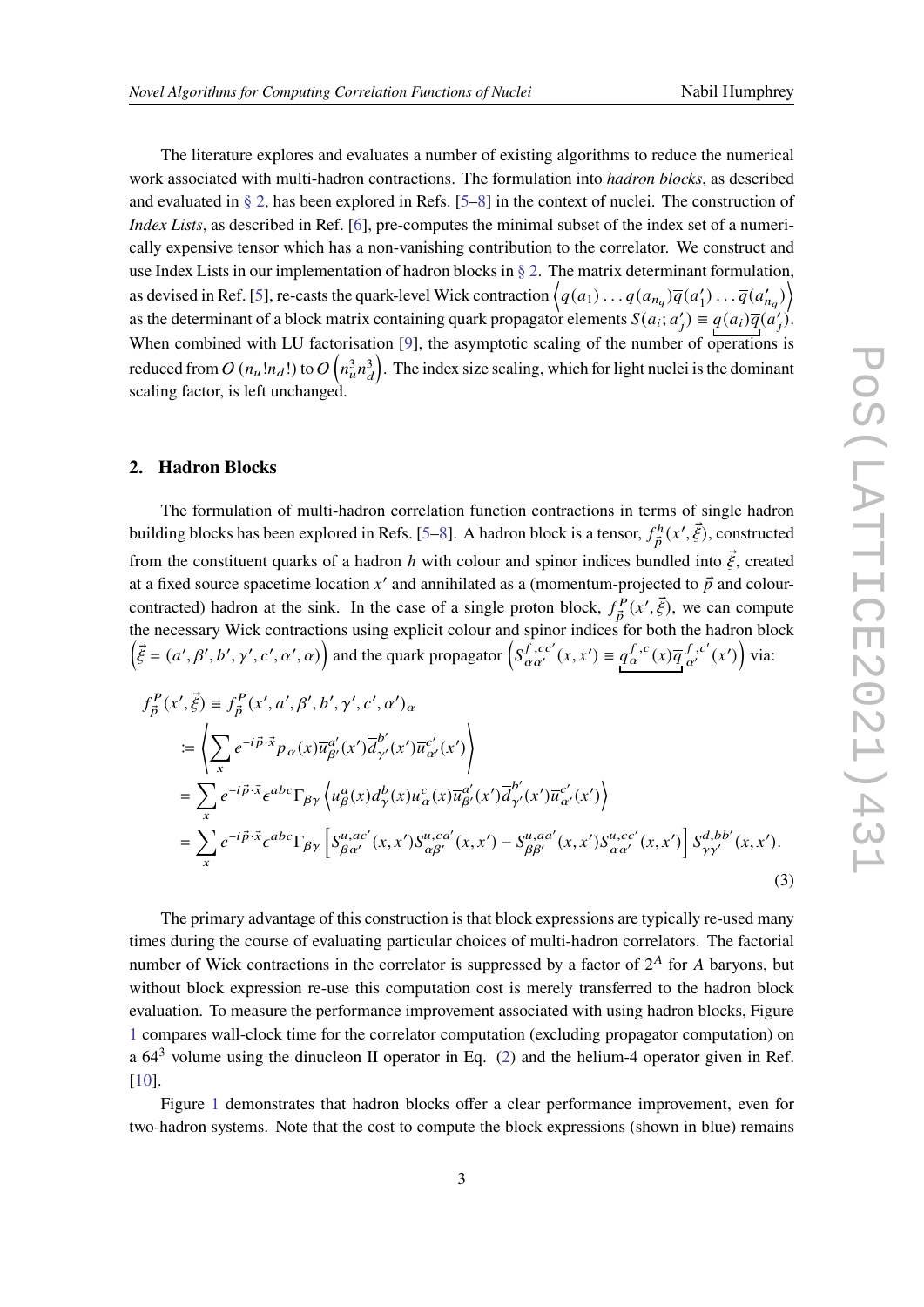<span id="page-3-0"></span>

**Figure 1:** Hadron block benchmark, measuring wall-clock time in milliseconds on a single core of an Intel Xeon Scalable Cascade Lake processor; lattice volume  $64<sup>3</sup>$ . The helium-4 correlator without hadron blocks was too costly to perform here, but an upper bound on the number of floating point operations required is  $10^{22}$ .

 $constant<sup>1</sup>$  $constant<sup>1</sup>$  $constant<sup>1</sup>$  in baryon number, whilst the cost to contract these blocks to form the multi-hadron correlator (shown in brown) scales factorially. The block expression cost does not benefit significantly from further symmetry-based optimisation, so the focus of the remaining sections will be the correlator cost itself (shown in brown).

#### <span id="page-3-3"></span>**3. Empirical Symmetry Properties**

The following investigates some of the term-wise symmetry properties of the particular multibaryon correlators under consideration. Under the hadron block construction, correlators of A baryons take the general form:

$$
C = \sum_{k=1}^{N_w} w_k \epsilon_{a_1 b_1 c_1} \dots \epsilon_{a_A b_A c_A} \Gamma_{\alpha_1 \beta_1}^{(1,k)} \dots \Gamma_{\alpha_{N_{\Gamma}} \beta_{N_{\Gamma}}}^{(N_{\Gamma},k)} f_{\vec{p}_{(1,k)}}^{h_1} \left( x'_{(1,k)}, \vec{\xi}_{(1,k)} \right) \dots f_{\vec{p}_{(A,k)}}^{h_A} \left( x'_{(A,k)}, \vec{\xi}_{(A,k)} \right), \tag{4}
$$

For example, the correlator for dinucleon I in Eq. [\(2\)](#page-1-0) has  $\mathcal{O} = D_I(x)$ ,  $A = 2$ ,  $N_\Gamma = 4$ ,  $N_w = 9$ ,  $h_1 = P$ ,  $h_2 = N$ , and the  $k = 1$  term for Eqn. [\(4\)](#page-3-2) is:

<span id="page-3-2"></span>
$$
\epsilon_{a_1b_1,c_1}\epsilon_{a_2b_2c_2}(C\gamma_5)_{\alpha_1\beta_1}(C\gamma_5)_{\alpha_2\beta_2}(C\gamma_5)_{\alpha_3\beta_3}(C\gamma_5)_{\alpha_4\beta_4}\times
$$
  
 
$$
\times f_0^P(x',a_1,a_2,b_1,\beta_2,c_1,a_3)_{\alpha_1}f_0^N(x',a_2,a_4,b_2,\beta_4,c_2,\beta_3)_{\beta_1}.
$$
 (5)

<span id="page-3-1"></span><sup>1</sup>Hadron Block cost differs between relativistic (e.g. dinucleon II) and non-relativistic (e.g. helium-4) forms.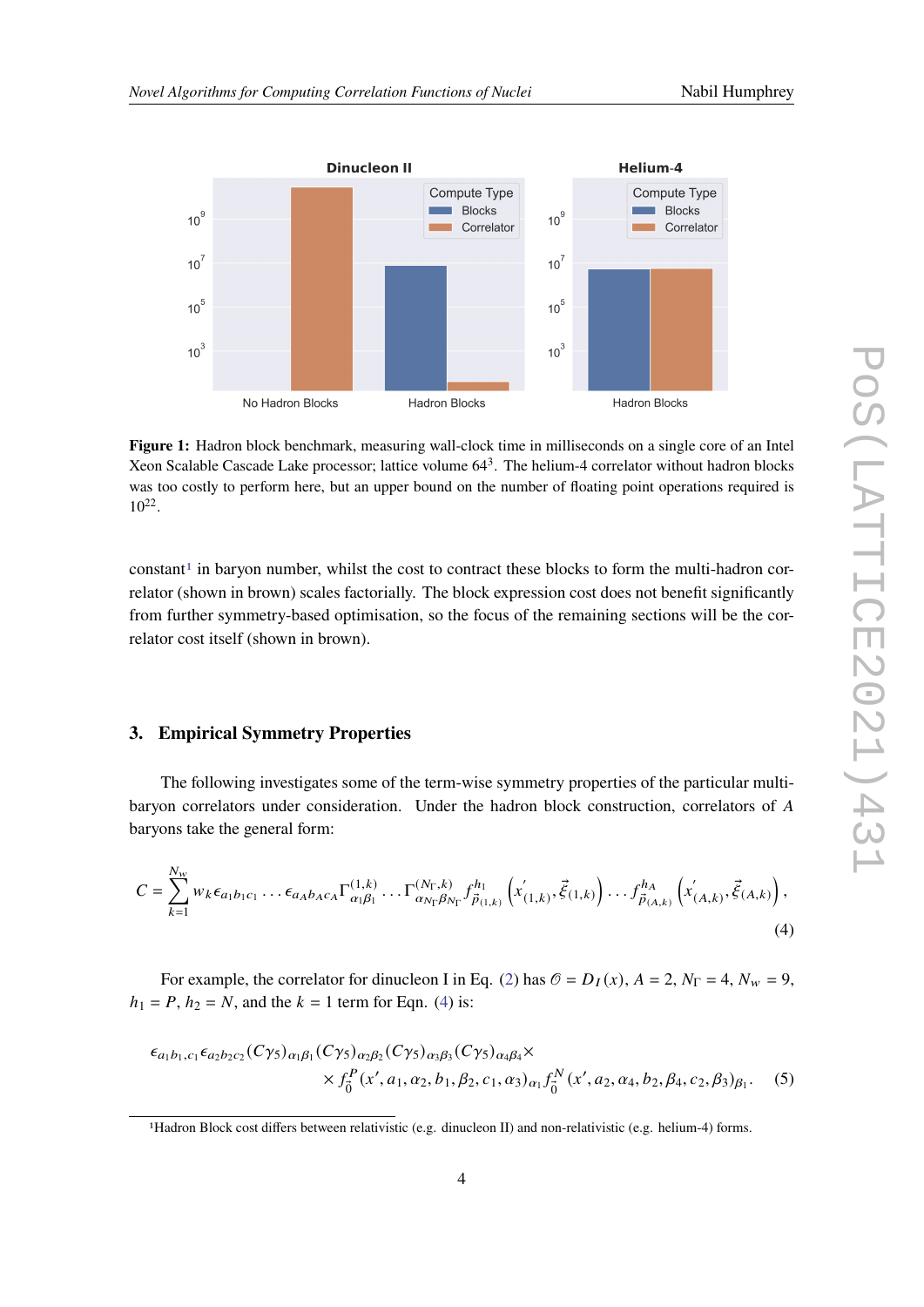<span id="page-4-1"></span>

**Figure 2:** Multiplicity histograms for dinucleon I/II and helium-3 I/II operators in Eq. [\(2\)](#page-1-0), where multiplicities are computed as the number of identical terms in the expansion of Eq. [\(4\)](#page-3-2) after canonical ordering of terms.

When all internal indices  $\{a_i\}$ ,  $\{b_i\}$ ,  $\{c_i\}$ ,  $\{\alpha_i\}$ ,  $\{\beta_i\}$  are summed over, we are left with strings of  $f^h$  $\frac{ch}{\vec{q}}(\tilde{x}', \vec{\eta})$  factors:

$$
C = \sum_{k=1}^{\widetilde{N}_{w}} \widetilde{w}_{k} f_{\vec{q}_{(1,k)}}^{h_{1}} \left( \widetilde{x}_{(1,k)}', \vec{\eta}_{(1,k)} \right) \dots f_{\vec{q}_{(A,k)}}^{h_{A}} \left( \widetilde{x}_{(A,k)}', \vec{\eta}_{(A,k)} \right), \tag{6}
$$

where  $\vec{\eta}_{i,k}$  are bundles of fixed colour/spinor values (note the notation change  $\vec{\xi} \to \vec{\eta}$  to differentiate contracted and fixed index bundles),  $\tilde{w}_k$  are the new weights after expansion,  $\tilde{N}_w$  is the number of terms in the expanded expression for C, and  $\left\{ \tilde{x}_{i,k} \right\}$  are the source spacetime points of the expanded expression (noting that  $\tilde{x}_{i,k}^{\prime} \neq x_{i,k}^{\prime}$  in general). For example, the correlator for dinucleon I in Eq. [\(2\)](#page-1-0) has the  $k = 1$  term for Eqn. [\(6\)](#page-4-0) given by:

<span id="page-4-0"></span>
$$
f_{\vec{0}}^P(x', 1, 1, 2, 2, 3, 1)_1 f_{\vec{0}}^N(x', 1, 1, 2, 2, 3, 2)_2.
$$
 (7)

We may then canonically order the factors  $f_a^h$  $\vec{q}(\vec{x}', \vec{\eta})$  using lexicographic order on  $(h, \vec{q}, \vec{x}', \vec{\eta})$ tuples, and assign multiplicities to identical terms. Performing this process with the operators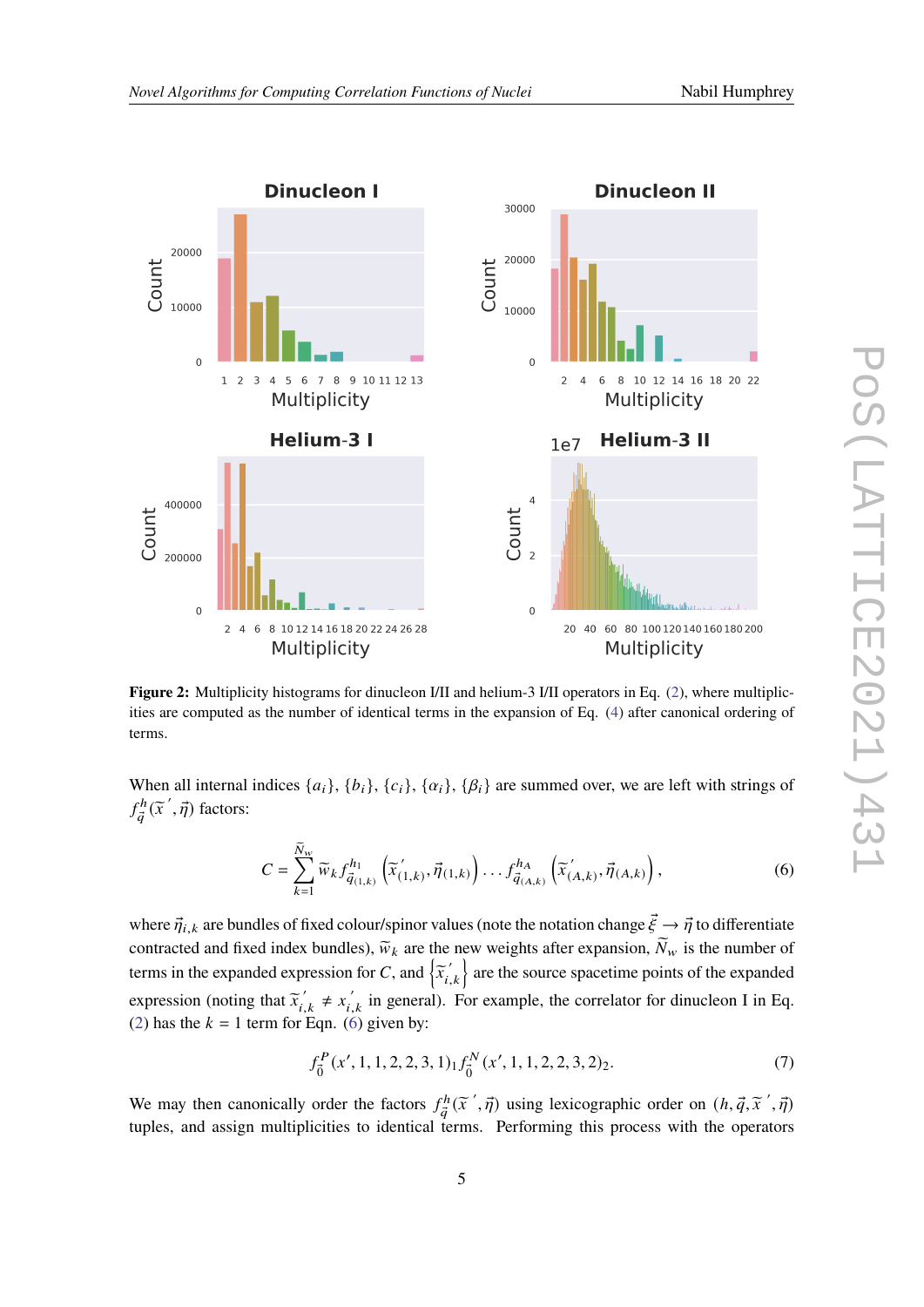<span id="page-5-1"></span>

Abstract Factor Tree

**Figure 3:** Abstract Factor Tree example (left) with corresponding tensor expression E (right).  $T_{iik}^{(1)}$ ,  $T_{iik}^{(2)}$  are rank-3 tensors.

for dinucleon I/II and helium-3 I/II in Eq. [\(2\)](#page-1-0) yields multiplicity histograms in Figure [2.](#page-4-1) The multiplicity power law relationship seen in Figure [2](#page-4-1) suggests that significant computational savings can be made by computing each degenerate term once, adjusting the coefficients by multiplicity. This idea also motivates *factor trees* as explored in [§ 4.](#page-5-0)

#### <span id="page-5-0"></span>**4. Factor Trees**

Starting with the observations of empirical symmetry properties, as explored in [§ 3,](#page-3-3) together with the property that the set of factors  $\{f_a^h\}$  $\{\vec{q}^{ch}(\vec{x}',\vec{\eta})\}$  is small compared with the set of terms in  $C$ , we can expect a high degree of both term-wise and factor-wise 'compression' in multiplicity accumulation and factorisation. To target expressions of this type we construct *factor trees*, in which the sum of all root-to-leaf paths through the tree, weighted by the leaf coefficients, is equal to the original tensor expression.

A natural way to represent an abstract factor tree that corresponds to a tensor expression  $E$  as in Figure [3](#page-5-1) on a computer might be to represent each node as a structure and to form links between the nodes using pointers. This would be highly inefficient in two senses: first, it doesn't exploit the predictable access pattern (depth-first traversal) that evaluation of the factor trees entails and would as a result be significantly memory access bound; and second, it would have a large memory footprint, taken up almost entirely by pointers of  $parent \rightarrow child$  relationships. A representation that is much more efficient on both counts is given by a *linearised factor tree*. As shown in Figure [4,](#page-6-0) a linearised factor tree is represented by three arrays: *factors*, *children*, and *coefficients*. The *factors* array is given by the depth-first traversal of the vertices of the abstract factor tree. The *children* array is given by the number of children of the vertices in depth-first traversal order. The *coefficients* array is the list of leaf coefficients in depth-first traversal order.

To measure the performance improvement associated with using factor trees, Figure [5](#page-6-1) compares wall-clock time for correlator computation (excluding propagator and hadron block computation) using the helium-3 I/II operators as in Eq. [\(2\)](#page-1-0). Figure [5](#page-6-1) demonstrates that factor trees offer between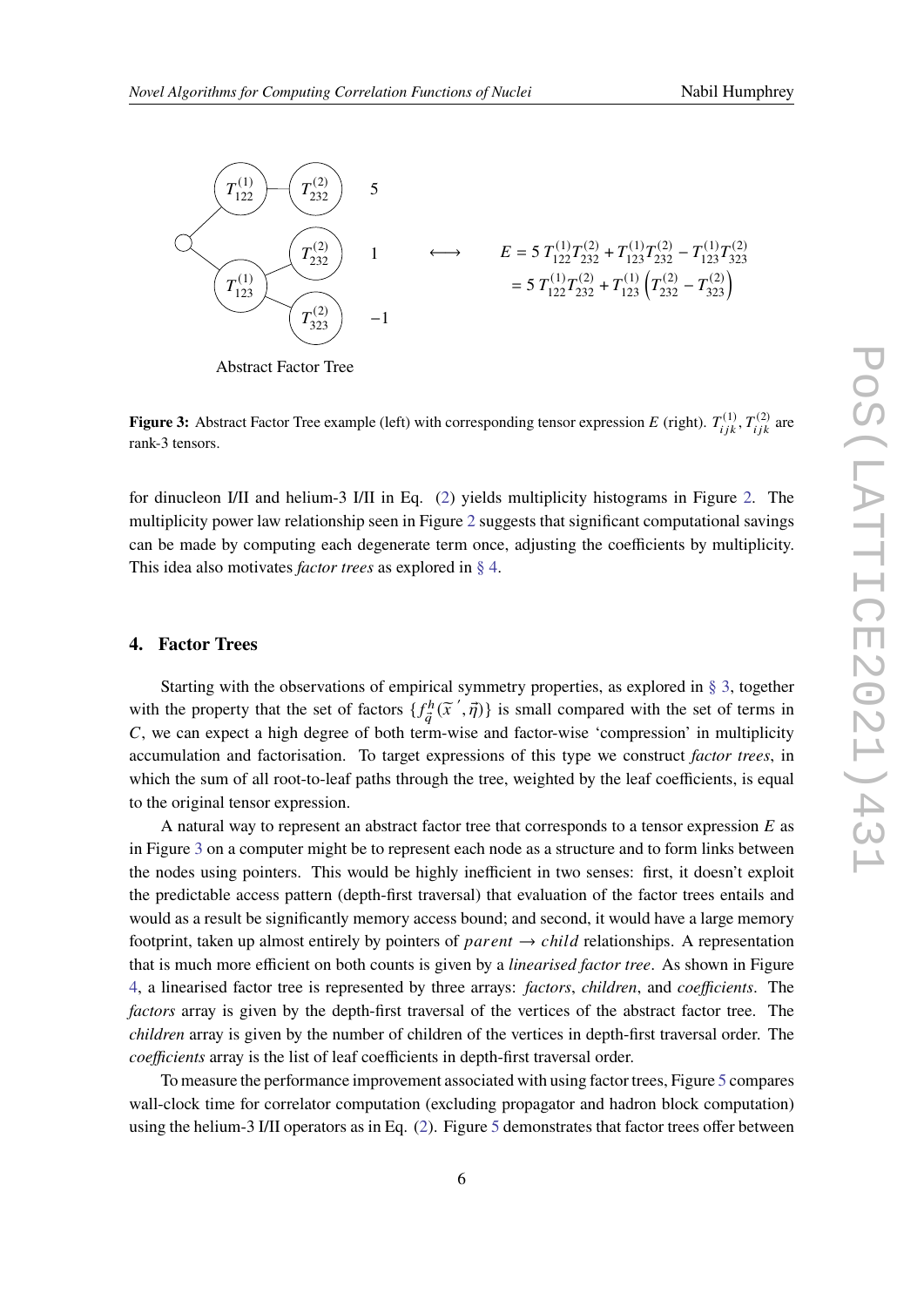<span id="page-6-0"></span>

(a) Abstract Factor Tree (b) Linearised Factor Tree

**Figure 4:** Relationship between an abstract factor tree (a) and the corresponding linearised factor tree (b). Example as in Figure [3.](#page-5-1)

<span id="page-6-1"></span>

**Figure 5:** Factor tree benchmark, measuring wall-clock time in milliseconds on a single core of an Intel Xeon Scalable Cascade Lake processor; lattice volume 64<sup>3</sup>.

one and two orders of magnitude improvement over unoptimised correlator computations for light nuclei using Hadron Blocks. An up-front computational cost for constructing the factor tree not included in Figure [5](#page-6-1) is required and proportional to the unoptimised correlator computational cost. The extra calculation, however, is only required before the first configuration is analysed and hence the cost may be amortised over the full set of configurations. Although the factor tree method shows promising speed-ups for small nuclei, it should be noted that the memory used will become prohibitive for large nuclei[2](#page-6-2).

<span id="page-6-2"></span><sup>2</sup>Constructing factor trees directly to hard-disk could extend the method to larger nuclei.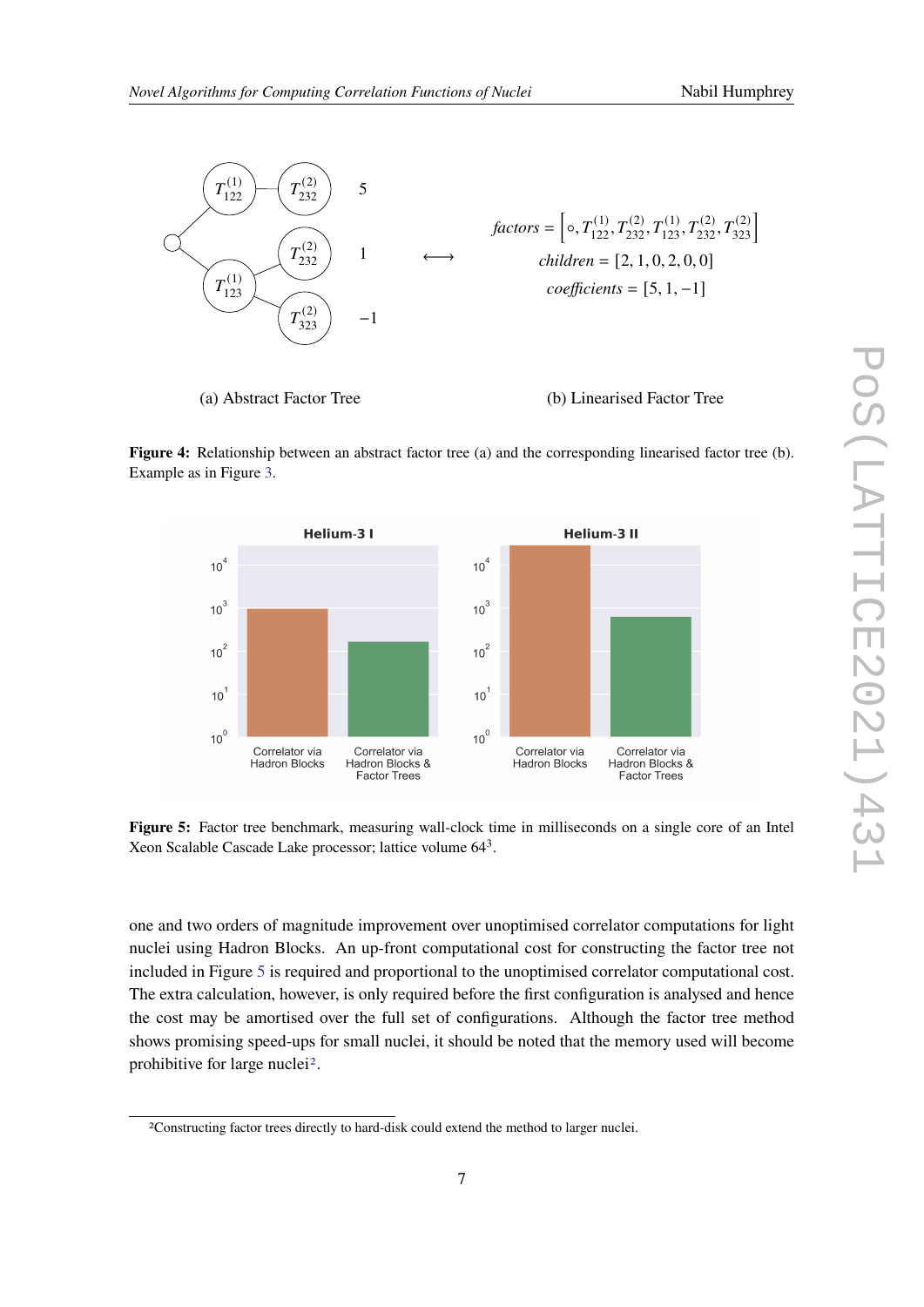# **5. Tensor E-graphs**

*E-graphs* (equality graphs) compactly represent and compute a congruence relation over a set of expressions defined by a *re-write rule*. E-graphs were originally developed for automated theorem provers, and have recently shown success when used in program optimisation [\[11\]](#page-10-2). An  $e$ -graph is a tuple  $(U, M, H)$  where:

- $U$  is a union-find data structure (see Refs. [\[11,](#page-10-2) [12\]](#page-10-3)) storing an equivalence relation over *e-class ids* (an *e-class* is a set of equivalent *e-nodes*; an *e-node* is a function symbol paired with a list of children e-classes),
- *M* is a map from *e-class ids* to *e-classes*; all equivalent *e-class ids* map to the same *e-class*,
- *H* is a hash-cons (see Ref. [\[11\]](#page-10-2)) mapping *e-nodes* to *e-class ids*.

<span id="page-7-0"></span>Here we present  $tensor$   $e$ -graphs, in which each  $e$ -node is a tensor expression  $E$  and the initial e-graph is the set of tensor expressions representing the correlator  $C$ . The full tensor e-graph is built by repeatedly applying to each e-node  $E$  the re-write rule given in Figure [6](#page-7-0) to produce candidate common subexpressions  $\widetilde{E}_1$ ,  $\widetilde{E}_2$ .



**Figure 6:** Tensor e-graph re-write rule for a tensor expression E, with  $\sigma \in S_{|E|}^{\pm}$  (signed symmetric group<sup>[3](#page-7-1)</sup>) permuting the index slots of E through action  $E^{\sigma} = E_1 E_2$  for subexpressions  $E_1, E_2$  related to child e-nodes through tensor expression canonicalisation  $E_k \to \widetilde{E}_k$  (see Ref. [\[13\]](#page-10-4)). E-nodes are notated by circles and e-classes are notated by dashed rectangles.

In order to restrict the rather large class of possible re-writes  $E \stackrel{\sigma}{\to} E^{\sigma} = E_1 E_2$ , we introduce two conditions:

- 1. Both  $E_1$  and  $E_2$  must contain at least one summed index
- 2. At least one of  $E_1$  or  $E_2$  must contain at least one fully summed tensor.

For example, take  $E = \epsilon_{ijk} \epsilon_{lmn} T_{ij} T_{nmk}$  for any rank-3 tensor T and consider the subexpressions  $E_1 = \epsilon_{ijk} T_{ijl}$  and  $E_2 = \epsilon_{lmn} T_{nmk}$ . The canonical forms of these sub-expressions are  $\widetilde{E}_1 = \epsilon_{ijk} T_{ijl} = \widetilde{E}_2$ , noting that  $E_2 \to \widetilde{E}_2$  introduces a relative minus sign from the exchange of antisymmetric indices  $\epsilon_{lmn} = -\epsilon_{nml}$ . The signed permutation  $\sigma$  keeps track of both the rearrangement of tensors  $\epsilon \epsilon T T \rightarrow \epsilon T \epsilon T$  and the relative sign induced by the tensor expression canonicalisation process. In this case,  $\sigma = -(4.7)(5.8)(6.9)(7.9)$  using (signed) cycle notation. This re-write, as depicted in Figure [7](#page-8-0) can be used to extract a common sub-expression  $B_{kl} = \epsilon_{ijk} T_{ijl}$  so that by

<span id="page-7-1"></span><sup>&</sup>lt;sup>3</sup>Formally,  $S_{|E|}^{\pm}$  is defined by the external wreath product  $\mathbb{Z}_2 \wr S_{|E|}$  for symmetric group  $S_{|E|}$ ; see Ref. [\[14\]](#page-10-5).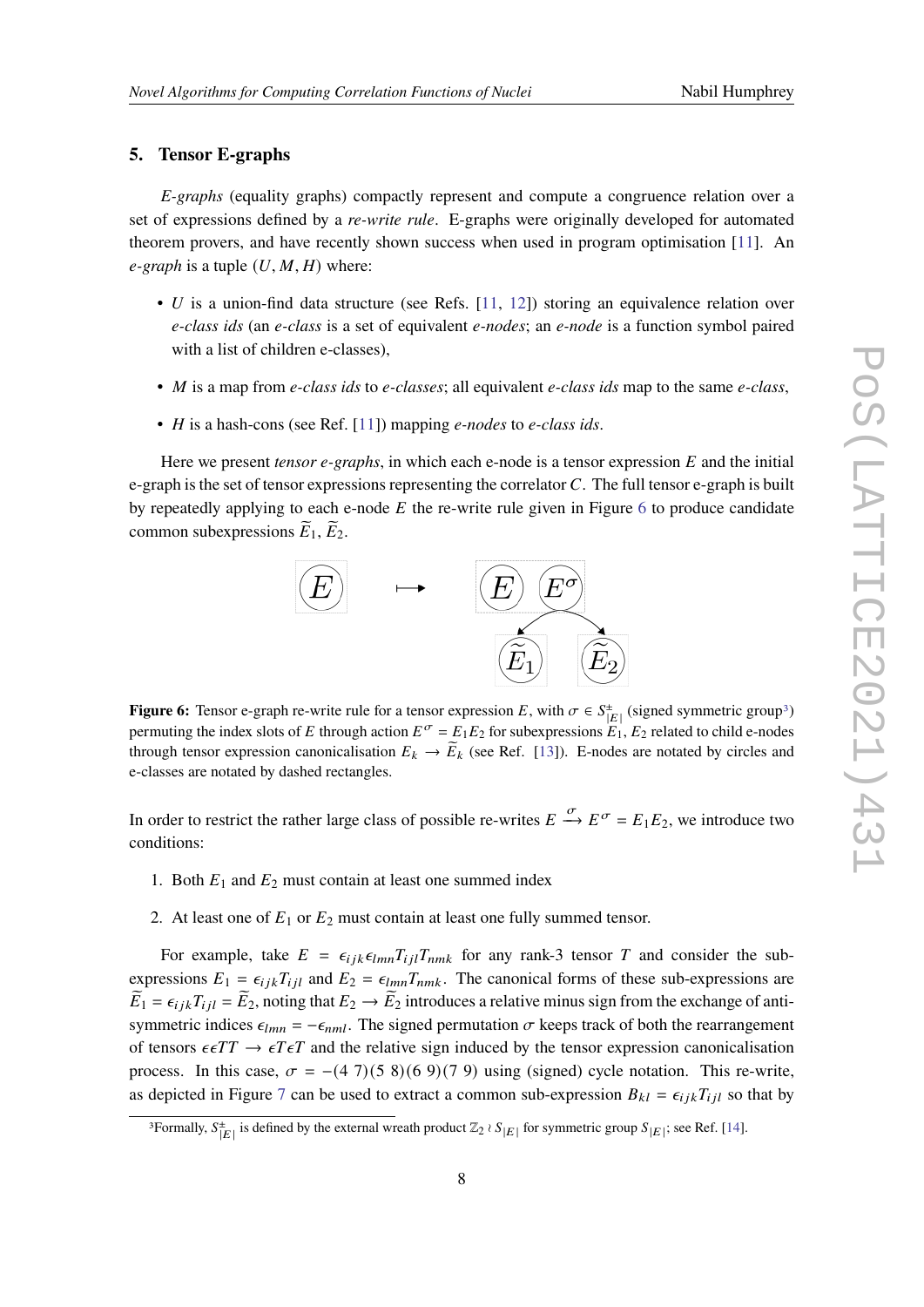<span id="page-8-0"></span>permuting the index slots of E by  $\sigma$  (i.e. *i jklmni jlnmk*  $\rightarrow$  -*i jki jlnmlnmk*) and discarding the index slots summed in *B*, we may express  $E = -B_{kl}B_{lk}$ .



**Figure 7:** Tensor e-graph re-write rule for tensor expression  $E = \epsilon_{ijk} \epsilon_{lmn} T_{ij} T_{nmk}$  with a rank-3 tensor T. Common sub-expression  $\tilde{E}_1 = \epsilon_{ijk} T_{ij}$  only appears once in the e-graph, enabling its re-use.

A tensor e-graph is constructed by repeated application of the re-write rule until the *saturation limit*, where no further non-redundant re-writes may be performed, is reached. Often, it is not computationally feasible to reach the saturation limit, and the tensor e-graph construction process terminates after a set e-node limit has been reached.

After a tensor e-graph has been constructed, the optimal sub-expression decomposition scheme (i.e. the desired computational strategy) may be extracted by making a recursive selection within each e-class of the e-node maximising an objective function. Here we use the objective function such that when evaluated on an e-node is given by the number of excess parents from distinct e-classes, multiplied by the number of floating point operations required to evaluate the tensor expression represented by that e-node. This objective function is chosen to maximise the re-use of common sub-expressions weighted by how expensive they are to compute, so as to minimise the total computational cost. The provably optimal objective function remains open.

Applying this process to the correlator for the dinucleon II operator as in Eq. [\(2\)](#page-1-0) yields the following two example common subexpressions:

$$
\mathcal{B}_1(\alpha', \beta', \gamma', \delta') = \epsilon_{abc} \epsilon_{def} (C\gamma_5)_{\alpha\beta} (C\gamma_5)_{\gamma\delta} f^P_{\alpha, \vec{0}}(\vec{0}, a, \alpha', d, \beta', b, \gamma') f^N_{\beta, \vec{0}}(\vec{0}, e, \gamma, c, \delta', f, \delta),
$$
  
\n
$$
\mathcal{B}_2(\alpha', b', c', d', e', f')
$$
\n(8)

$$
= (C\gamma_5)_{\alpha\beta} (C\gamma_5)_{\gamma\delta} (C\gamma_5)_{\sigma\rho} (C\gamma_5)_{\mu\nu} f^P_{\alpha,\vec{0}}(\vec{0},a',\gamma,b',\sigma,c',\rho) f^N_{\beta,\vec{0}}(\vec{0},d',\mu,e',\delta,f',\nu). \tag{9}
$$

Note that both  $\mathcal{B}_1$  and  $\mathcal{B}_2$  satisfy the two re-write restrictions since they both contain the fully summed tensor  $(C\gamma_5)_{\alpha\beta}$ , for example. The correlator for the dinucleon II operator is optimally computed by first computing  $\mathcal{B}_1$  and  $\mathcal{B}_2$ , and then contracting the remaining indices. Future work will measure the performance improvement attained by reusing  $B_1$  and  $B_2$  in the contraction.

# **6. Conclusion and Outlook**

In this work, we have explored a number of ways to accelerate the computation of correlation functions of multi-hadron systems in the context of lattice QCD. The construction of factor trees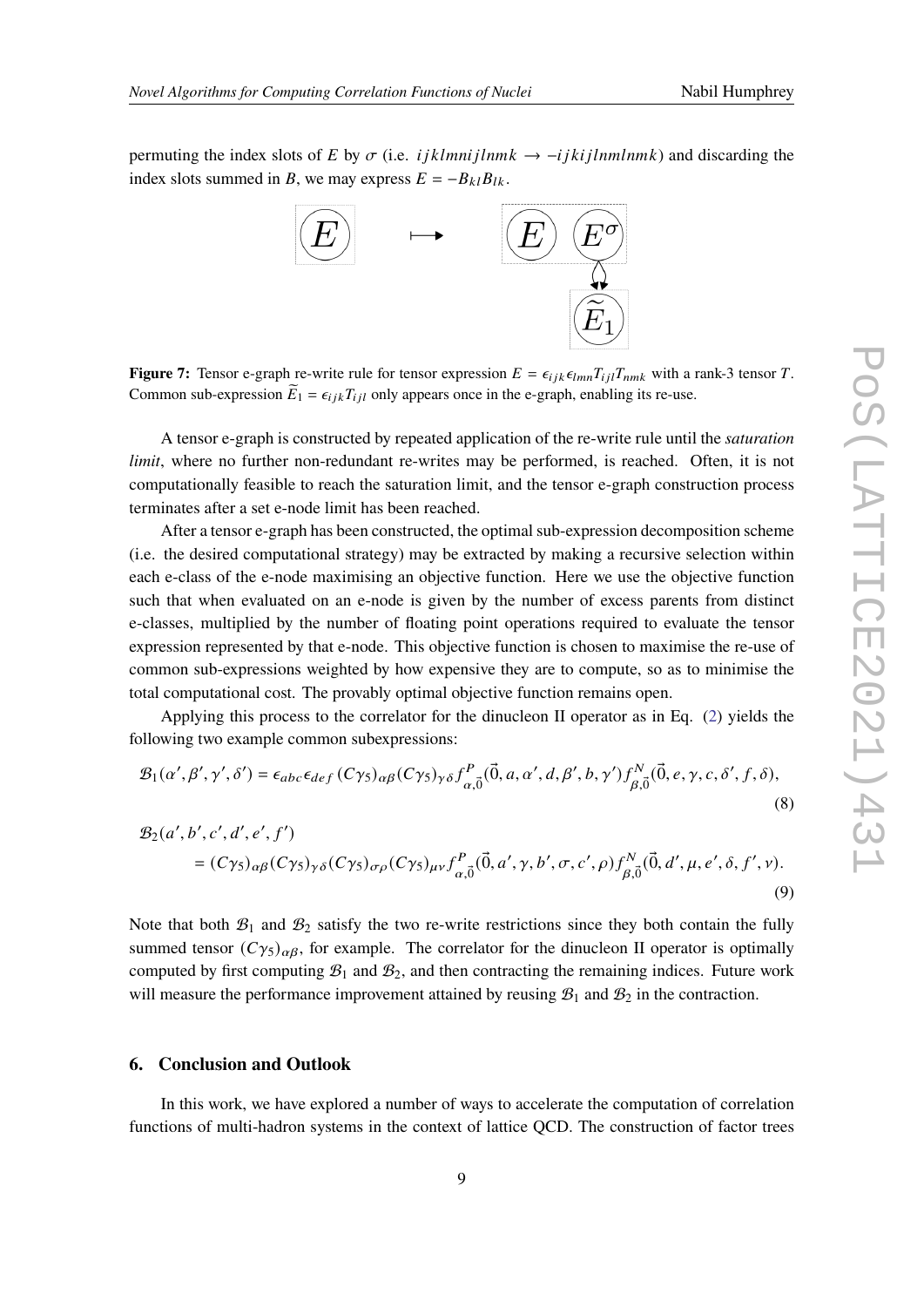shows promising speed-ups for certain choices of interpolating operators of light nuclei once the tree construction cost has been amortised over several iterations, but its applicability to heavier nuclei is constrained by memory limitations. The bulk of the correlator cost for interpolating operators of light nuclei remains in the hadron block evaluation. The construction of optimal evaluation schemes through tensor e-graphs is a potential avenue for performance improvements for larger nuclei, although rigorous demonstration of this possibility is left for future work.

#### **Acknowledgements**

We would like to thank Artur Avkhadiev and Phiala Shanahan for many helpful discussions. The calculations were carried out on the NCI National Facility in Canberra, Australia (supported by the Australian Commonwealth Government) and the CSSM/HEP HPC cluster (University of Adelaide). NH is supported by an Australian Government Research Training Program (RTP) Scholarship. RDY and JMZ are supported in part by the Australian Research Council grant DP190100297. WD is supported in part by the U.S. Department of Energy, Office of Science, Office of Nuclear Physics under grant Contract Number DE-SC0011090, by the SciDAC4 award DE-SC0018121, and by the National Science Foundation under Cooperative Agreement PHY-2019786 (The NSF AI Institute for Artificial Intelligence and Fundamental Interactions, <http://iaifi.org/>).

# **References**

- <span id="page-9-0"></span>[1] G. Parisi, *The Strategy for Computing the Hadronic Mass Spectrum*, *[Phys. Rept.](https://doi.org/10.1016/0370-1573(84)90081-4)* **103** (1984) [203.](https://doi.org/10.1016/0370-1573(84)90081-4)
- [2] G.P. Lepage, *The Analysis of Algorithms for Lattice Field Theory*, in *Theoretical Advanced Study Institute in Elementary Particle Physics*, 6, 1989.
- <span id="page-9-1"></span>[3] S.R. Beane, W. Detmold, T.C. Luu, K. Orginos, A. Parreno, M.J. Savage et al., *High Statistics Analysis using Anisotropic Clover Lattices. II. Three-Baryon Systems*, *[Phys. Rev. D](https://doi.org/10.1103/PhysRevD.80.074501)* **80** [\(2009\) 074501](https://doi.org/10.1103/PhysRevD.80.074501) [[0905.0466](https://arxiv.org/abs/0905.0466)].
- <span id="page-9-2"></span>[4] W. Detmold, M.J. Savage, A. Torok, S.R. Beane, T.C. Luu, K. Orginos et al., *Multi-Pion States in Lattice QCD and the Charged-Pion Condensate*, *Phys. Rev. D* **78** [\(2008\) 014507](https://doi.org/10.1103/PhysRevD.78.014507) [[0803.2728](https://arxiv.org/abs/0803.2728)].
- <span id="page-9-3"></span>[5] W. Detmold and K. Orginos, *Nuclear correlation functions in lattice qcd*, *[Phys. Rev. D](https://doi.org/10.1103/PhysRevD.87.114512)* **87** [\(2013\) 114512.](https://doi.org/10.1103/PhysRevD.87.114512)
- <span id="page-9-5"></span>[6] T. Doi and M.G. Endres, *Unified contraction algorithm for multi-baryon correlators on the lattice*, *[Computer Physics Communications](https://doi.org/https://doi.org/10.1016/j.cpc.2012.09.004)* **184** (2013) 117.
- [7] J. Günther, B.C. Tóth and L. Varnhorst, *Recursive approach to determine correlation functions in multibaryon systems*, *Phys. Rev. D* **87** [\(2013\) 094513.](https://doi.org/10.1103/PhysRevD.87.094513)
- <span id="page-9-4"></span>[8] H. Nemura, S. Aoki, T. Doi, S. Gongyo, T. Hatsuda, Y. Ikeda et al., *A fast algorithm for lattice hyperonic potentials*, *[Proceedings of the 12th International Conference on](https://doi.org/10.7566/jpscp.17.052002) [Hypernuclear and Strange Particle Physics \(HYP2015\)](https://doi.org/10.7566/jpscp.17.052002)* (2017) .